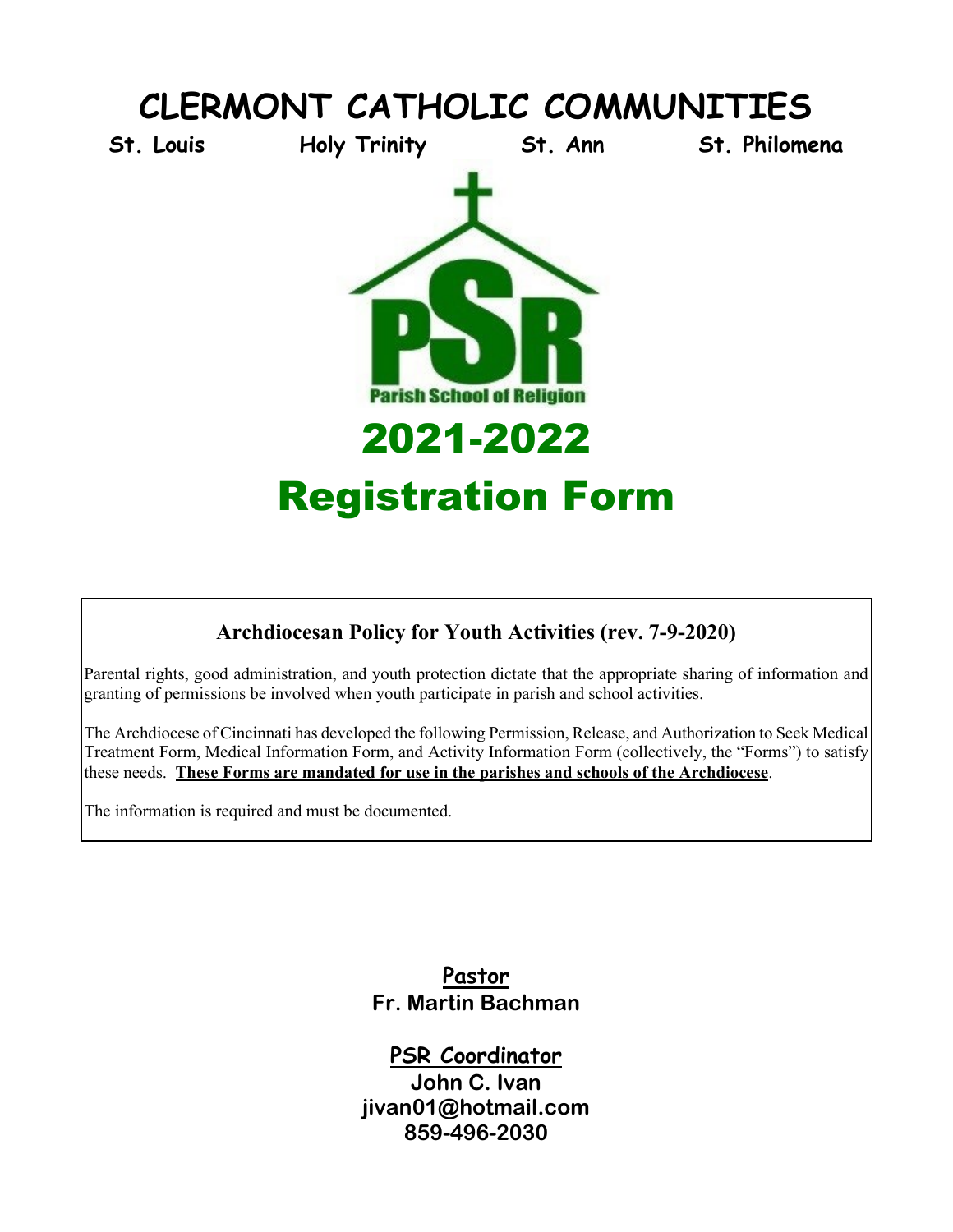#### **PERMISSION, RELEASE, AND AUTHORIZATION TO SEEK MEDICAL TREATMENT FORM (rev. 7-9-2020)**

1. I, the custodial parent/legal guardian of (the "Child"), give permission for my Child to participate in the activity described on the *Activity Information Form* (the "Activity") and release from all liability, indemnify, and hold harmless **Clermont Catholic Communities** ("Parish and School"), the Archdiocese of Cincinnati (the "Archdiocese"), the Archbishop of Cincinnati (the "Archbishop"), both individually and as trustee for the Archdiocese, all parishes and schools within the Archdiocese, and all of their agents, representatives, volunteers, and employees from any and all liability, claims, judgments, damages, costs and expenses, including attorneys' fees, arising out of any injury, illness, infectious and/or communicable disease (such as MRSA, influenza, or COVID-19), or death, (including any injury, illness, infectious and/or communicable disease, or death caused by the negligence of Parish and School, the Archbishop, the Archdiocese, any parish or school within the Archdiocese, or any of their agents, representatives, volunteers, or employees) incurred by my Child while participating in the Activity, traveling to or from the Activity, or while using the facilities and equipment of the Parish and School. I further agree not to bring or prosecute or allow to be brought or prosecuted (including, but not limited to, prosecution through subrogation) in my name, or on behalf of my Child, any claims, lawsuits, or actions against Parish and School, the Archbishop, the Archdiocese, all parishes and schools within the Archdiocese, or their agents, representatives, volunteers, and employees.

2. I understand that my Child's participation in the Activity is purely voluntary and is a privilege and not a right, and that my Child, and I on behalf of my Child, agree to my Child's participation in the Activity in spite of the risks of injury, illness, infectious and/or communicable disease (such as MRSA, influenza, or COVID-19), and death. I agree that if my Child has underlying heath concerns which may place him/her at greater risk of contracting COVID-19 or that would possibly increase the severity of illness if COVID-19 is contracted, then my Child and I will consult with a health care professional before participating in the Activity.

3. I agree to instruct my Child to cooperate with the agents of Parish and School and/or the Archdiocese who are in charge of the Activity.

4. I authorize the agents of Parish and School and/or the Archdiocese who are acting as leaders of the Activity to seek medical treatment for my Child in the event of any injury, illness, or medical emergency during the Activity or related travel. I understand that the agents of Parish and School and/or the Archdiocese will make a reasonable attempt to contact me as soon as possible in the event of a medical emergency involving my Child.

5. **Please indicate**.  $I \square$  agree  $\square$  do not agree that Parish and School and/or the Archdiocese may use my Child's portrait or photograph for promotional purposes, website, and office functions.

6. **Please indicate**.  $I \square$  agree  $\square$  do not agree that Parish and School and/or the Archdiocese may use social media and technology to communicate with my Child regarding parish/school related ministry activities.

7. This Permission, Release, and Authorization is intended to be as broad and inclusive as permitted by the law of the State of Ohio, and if any portion hereof is declared invalid, it is agreed that the balance shall, notwithstanding, continue in full legal force and effect. This Permission, Release, and Authorization shall be construed in accordance with the laws of the State of Ohio, excluding, and irrespective of, any choice of law principles to the contrary.

8. Parish and School, the Archdiocese, the Archbishop and their agents, employees, and volunteers shall have no liability whatsoever in the event the Activity is cancelled due, in whole or in part, to any present or future pandemic, epidemic, widespread disease or illness, public health concern, or circumstances arising therefrom, or from actions taken by any governmental or municipal authority to prevent, avoid, or mitigate the impacts thereof.

I have carefully read and understand and accept the terms and conditions stated herein and I acknowledge and agree that this Permission, Release, and Authorization to Seek Medical Treatment shall be effective and binding upon me, my Child, and our personal representatives, estates, assigns, heirs, and next of kin. I have signed below of my own free will.

| Signature of Custodial Parent/Legal Guardian                                     |                      | Date $\frac{1}{2}$ | 2021 |
|----------------------------------------------------------------------------------|----------------------|--------------------|------|
|                                                                                  | Home Address:        |                    |      |
| Place of Employment & Address                                                    |                      |                    |      |
| Custodial Parent/Legal Guardian Phone No. (cell): ______________________________ | Alternate Phone No.: |                    |      |
| Email addresses:                                                                 |                      |                    |      |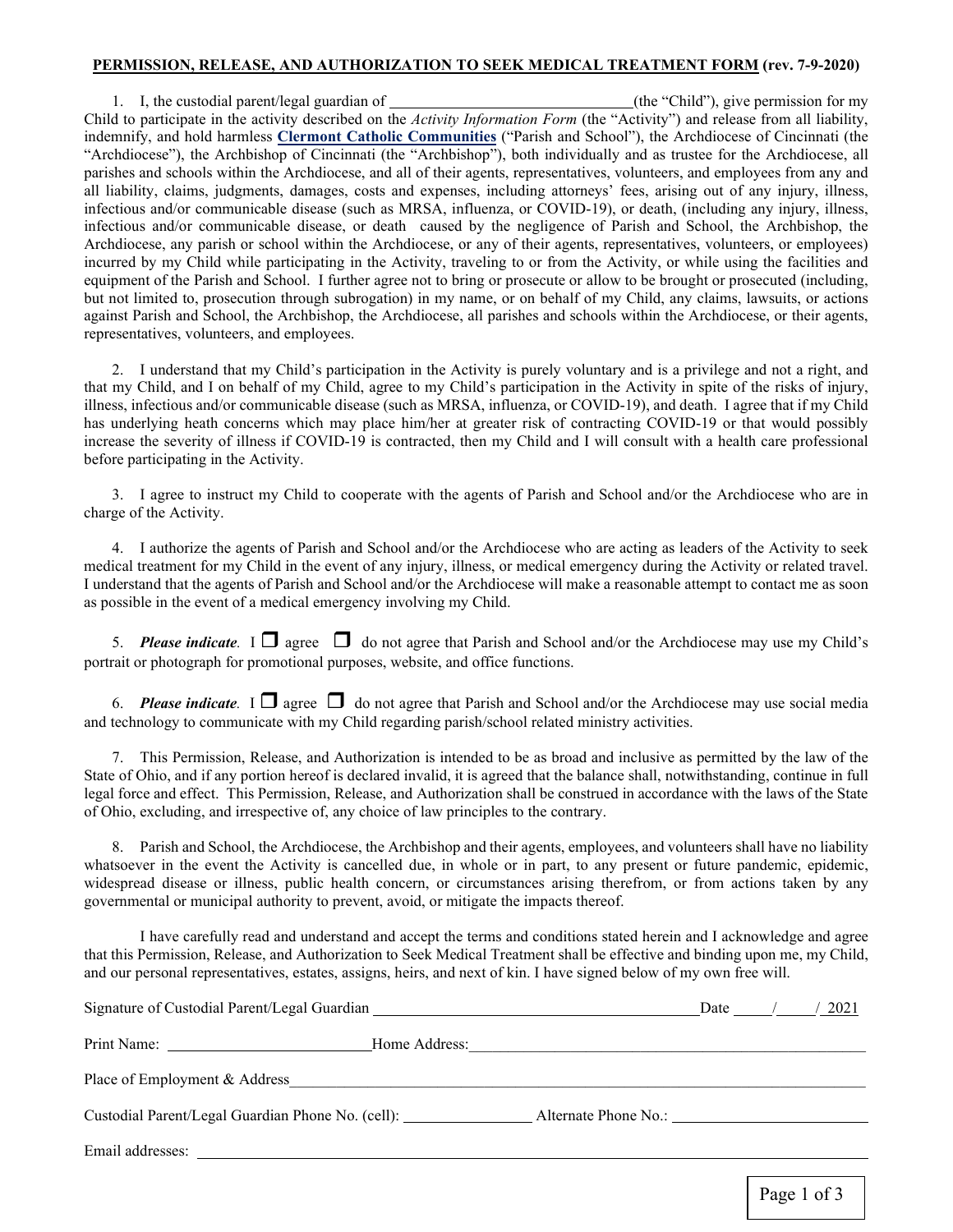#### **MEDICAL INFORMATION FORM Completed by Custodial Parent/Legal Guardian — Please Print**

| Emergency Contact: <u>New York: Phone No.:</u> Phone No.: New York: New York: New York: New York: New York: New York: New York: New York: New York: New York: New York: New York: New York: New York: New York: New York: New York: |  |
|-------------------------------------------------------------------------------------------------------------------------------------------------------------------------------------------------------------------------------------|--|
| Alternate Contact: Phone No.: Phone No.: Phone No.: Phone No.: Phone No.: Phone No.: Phone No.: Phone No.: Phone No.: Phone No.: Phone No.: Phone No.: Phone No.: Phone No.: Phone No.: Phone No.: Phone No.: Phone No.: Phone      |  |
| Custodial Parent/Legal Guardian Phone No. (cell): Custodial Parent/Legal Guardian Phone No. (cell): Custodial Parent/Legal Guardian Phone No. (cell):                                                                               |  |
|                                                                                                                                                                                                                                     |  |
| Custodial Parent/Legal Guardian Phone No. (cell): Custom Phone No.: Custodial Parent/Legal Guardian Phone No. (cell):                                                                                                               |  |
|                                                                                                                                                                                                                                     |  |

(See *Activity Information Form* on following page)

| ADDITIONAL STUDENT INFORMATION<br>Requested by Parish / PSR Program - Please Print                                                                                                                                                                                                                                                                                                                                                                                                                                                                                                                                                                        |  |  |  |  |  |
|-----------------------------------------------------------------------------------------------------------------------------------------------------------------------------------------------------------------------------------------------------------------------------------------------------------------------------------------------------------------------------------------------------------------------------------------------------------------------------------------------------------------------------------------------------------------------------------------------------------------------------------------------------------|--|--|--|--|--|
|                                                                                                                                                                                                                                                                                                                                                                                                                                                                                                                                                                                                                                                           |  |  |  |  |  |
|                                                                                                                                                                                                                                                                                                                                                                                                                                                                                                                                                                                                                                                           |  |  |  |  |  |
|                                                                                                                                                                                                                                                                                                                                                                                                                                                                                                                                                                                                                                                           |  |  |  |  |  |
|                                                                                                                                                                                                                                                                                                                                                                                                                                                                                                                                                                                                                                                           |  |  |  |  |  |
|                                                                                                                                                                                                                                                                                                                                                                                                                                                                                                                                                                                                                                                           |  |  |  |  |  |
|                                                                                                                                                                                                                                                                                                                                                                                                                                                                                                                                                                                                                                                           |  |  |  |  |  |
| *Children preparing for First Eucharist or Confirmation must provide a certified copy of their Baptismal Certificate.<br><b>AGREEMENT FOR STUDENT DISMISSAL</b><br>Children who are in preschool and kindergarten must be dropped-off and picked-up at the exterior door on the East side of<br>the school building. Children who are in 1st through 4th grade must be dropped-off and picked-up at the exterior door to the<br>school cafeteria on the South side of the school building. If you have children in both of these age groups you must use both<br>locations accordingly.<br>Please name the person(s) designated to pick up your children: |  |  |  |  |  |
| My child in grade 5 or higher has my permission to leave on their own. Sign ONLY if you wish to grant consent.                                                                                                                                                                                                                                                                                                                                                                                                                                                                                                                                            |  |  |  |  |  |